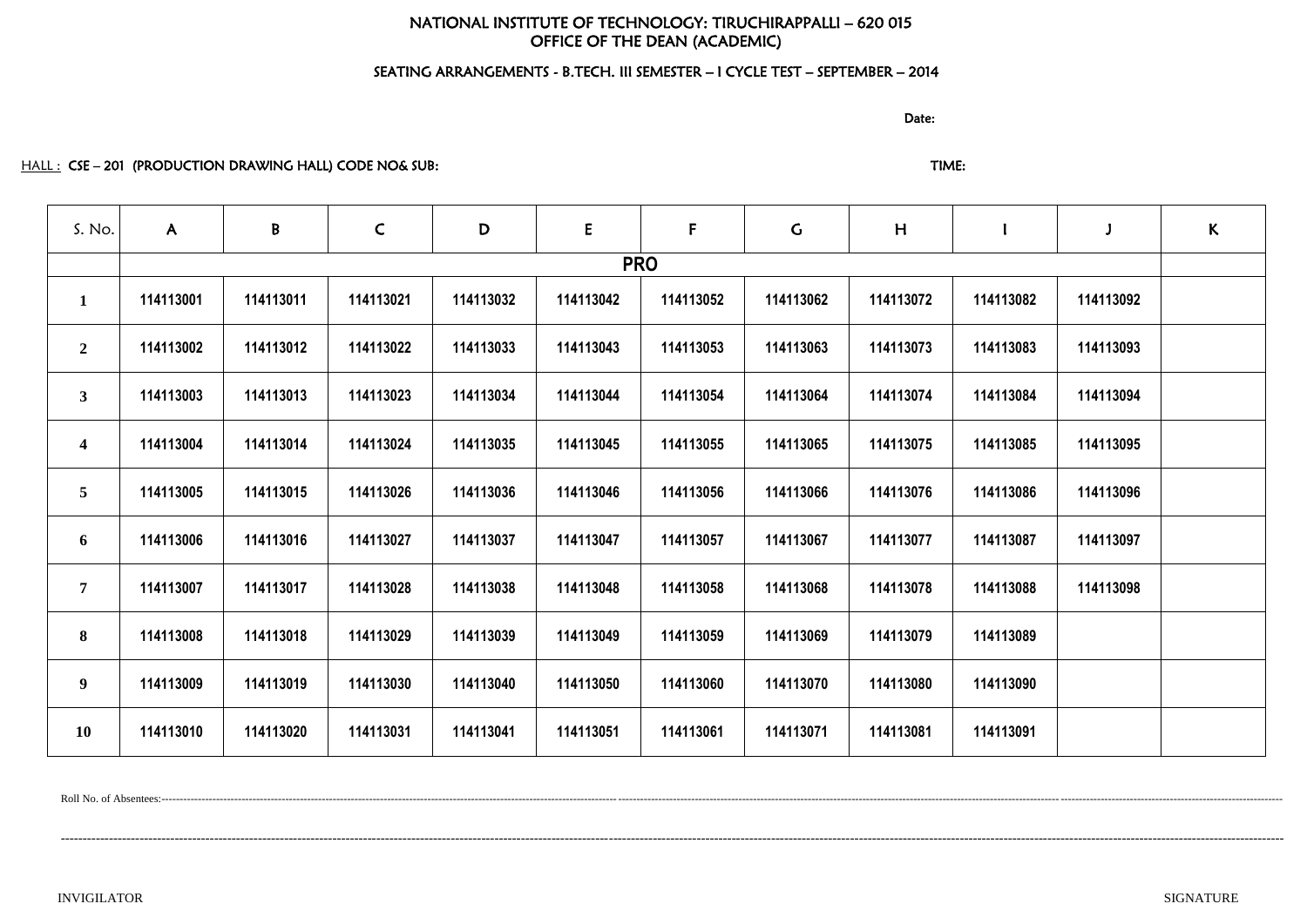### NATIONAL INSTITUTE OF TECHNOLOGY: TIRUCHIRAPPALLI – 620 015 OFFICE OF THE DEAN (ACADEMIC) SEATING ARRANGEMENTS - B.TECH. III SEMESTER – I CYCLE TEST – SEPTEMBER – 2014

HALL : CSE – 301 CODE NO& SUB: TIME:

discussion of the contract of the contract of the Date: the Contract of the Contract of the Contract of the Co

| S. No                   | $\mathsf{A}$ | $\pmb B$  | $\mathsf{C}$ | D            | E         | $\mathsf{F}$ | $\mathsf C$ | H         |  | $\mathsf{K}$ |            | M         | $\mathbf N$ | $\mathbf O$ |
|-------------------------|--------------|-----------|--------------|--------------|-----------|--------------|-------------|-----------|--|--------------|------------|-----------|-------------|-------------|
|                         |              |           |              | <b>CIVIL</b> |           |              |             |           |  |              | <b>CHL</b> |           |             |             |
|                         | 103113001    | 103113015 | 103113029    | 103113044    | 103113058 | 103113072    | 103113086   | 103112100 |  | 102112054    | 102113014  | 102113028 | 102113042   | 102113057   |
| $\boldsymbol{2}$        | 103113002    | 103113016 | 103113030    | 103113045    | 103113059 | 103113073    | 103113087   | 103112101 |  | 102113001    | 102113015  | 102113029 | 102113043   | 102113058   |
| $\mathbf{3}$            | 103113003    | 103113017 | 103113031    | 103113046    | 103113060 | 103113074    | 103113088   |           |  | 102113002    | 102113016  | 102113030 | 102113045   | 102113059   |
| $\overline{\mathbf{4}}$ | 103113004    | 103113018 | 103113032    | 103113047    | 103113061 | 103113075    | 103113089   |           |  | 102113003    | 102113017  | 102113031 | 102113046   | 102113060   |
| $\overline{5}$          | 103113005    | 103113019 | 103113034    | 103113048    | 103113062 | 103113076    | 103113090   |           |  | 102113004    | 102113018  | 102113032 | 102113047   | 102113062   |
| 6                       | 103113006    | 103113020 | 103113035    | 103113049    | 103113063 | 103113077    | 103113091   |           |  | 102113005    | 102113019  | 102113033 | 102113048   | 102113063   |
| $\overline{7}$          | 103113007    | 103113021 | 103113036    | 103113050    | 103113064 | 103113078    | 103113092   |           |  | 102113006    | 102113020  | 102113034 | 102113049   | 102113064   |
| 8                       | 103113008    | 103113022 | 103113037    | 103113051    | 103113065 | 103113079    | 103113093   |           |  | 102113007    | 102113021  | 102113035 | 102113050   | 102113065   |
| 9                       | 103113009    | 103113023 | 103113038    | 103113052    | 103113066 | 103113080    | 103113094   |           |  | 102113008    | 102113022  | 102113036 | 102113051   | 102113066   |
| 10                      | 103113010    | 103113024 | 103113039    | 103113053    | 103113067 | 103113081    | 103113095   |           |  | 102113009    | 102113023  | 102113037 | 102113052   | 102113067   |
| 11                      | 103113011    | 103113025 | 103113040    | 103113054    | 103113068 | 103113082    | 103113096   |           |  | 102113010    | 102113024  | 102113038 | 102113053   | 102113068   |
| 12                      | 103113012    | 103113026 | 103113041    | 103113055    | 103113069 | 103113083    | 103113097   |           |  | 102113011    | 102113025  | 102113039 | 102113054   |             |
| 13                      | 103113013    | 103113027 | 103113042    | 103113056    | 103113070 | 103113084    | 103113098   |           |  | 102113012    | 102113026  | 102113040 | 102113055   |             |
| 14                      | 103113014    | 103113028 | 103113043    | 103113057    | 103113071 | 103113085    | 103113099   |           |  | 102113013    | 102113027  | 102113041 | 102113056   |             |

----------------------------------------------------------------------------------------------------------------------------------------------------------------------------------------------------------------------------------------------------------------------------------------

Roll No. of Absentees:-----------------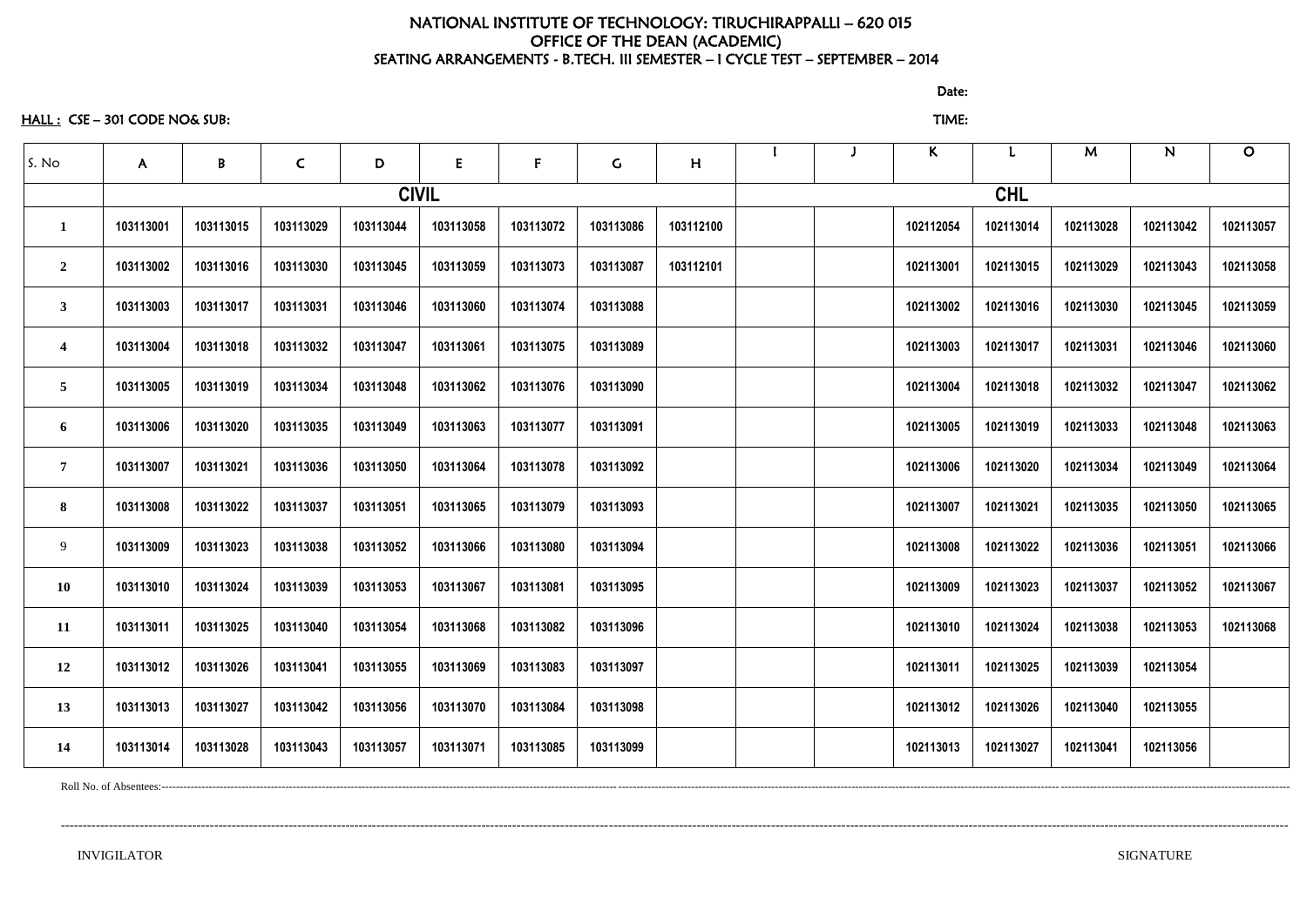### NATIONAL INSTITUTE OF TECHNOLOGY: TIRUCHIRAPPALLI – 620 015 OFFICE OF THE DEAN (ACADEMIC) SEATING ARRANGEMENTS - B.TECH. III SEMESTER – I CYCLE TEST – SEPTEMBER – 2014

HALL : CSE – 301 CODE NO& SUB: TIME:

| S. No                   | $\mathsf{A}$ | B         | $\mathsf{C}$                                                                                                                                                                                                                                                                                                                                                                                                                                                                                                                                                                 | D | E | $\mathsf{F}$ | $\mathsf C$ | H         | J | K         |           | M          | N         | $\mathbf O$ |
|-------------------------|--------------|-----------|------------------------------------------------------------------------------------------------------------------------------------------------------------------------------------------------------------------------------------------------------------------------------------------------------------------------------------------------------------------------------------------------------------------------------------------------------------------------------------------------------------------------------------------------------------------------------|---|---|--------------|-------------|-----------|---|-----------|-----------|------------|-----------|-------------|
|                         |              |           | <b>ECE</b><br>108113029<br>108113043<br>108113058<br>108113030<br>108113044<br>108113059<br>108113031<br>108113045<br>108113060<br>108113032<br>108113046<br>108113061<br>108113033<br>108113047<br>108113062<br>108113034<br>108113048<br>108113063<br>108113035<br>108113049<br>108113064<br>108113065<br>108113036<br>108113050<br>108113037<br>108113051<br>108113066<br>108113038<br>108113052<br>108113067<br>108113039<br>108113053<br>108113068<br>108113054<br>108113069<br>108113040<br>108113041<br>108113055<br>108113070<br>108113056<br>108113071<br>108113042 |   |   |              |             |           |   |           |           | <b>MME</b> |           |             |
| $\mathbf{1}$            | 108113001    | 108113015 |                                                                                                                                                                                                                                                                                                                                                                                                                                                                                                                                                                              |   |   | 108113072    | 108113087   | 108113101 |   | 112113001 | 112113015 | 112113029  | 112113043 | 112113057   |
| $\overline{2}$          | 108113002    | 108113016 |                                                                                                                                                                                                                                                                                                                                                                                                                                                                                                                                                                              |   |   | 108113074    | 108113088   | 108113102 |   | 112113002 | 112113016 | 112113030  | 112113044 | 112113058   |
| $\mathbf{3}$            | 108113003    | 108113017 |                                                                                                                                                                                                                                                                                                                                                                                                                                                                                                                                                                              |   |   | 108113075    | 108113089   | 108113103 |   | 112113003 | 112113017 | 112113031  | 112113045 | 112113059   |
| $\overline{\mathbf{4}}$ | 108113004    | 108113018 |                                                                                                                                                                                                                                                                                                                                                                                                                                                                                                                                                                              |   |   | 108113076    | 108113090   | 108113104 |   | 112113004 | 112113018 | 112113032  | 112113046 | 112113060   |
| 5                       | 108113005    | 108113019 |                                                                                                                                                                                                                                                                                                                                                                                                                                                                                                                                                                              |   |   | 108113077    | 108113091   |           |   | 112113005 | 112113019 | 112113033  | 112113047 | 112113061   |
| 6                       | 108113006    | 108113020 |                                                                                                                                                                                                                                                                                                                                                                                                                                                                                                                                                                              |   |   | 108113078    | 108113092   |           |   | 112113006 | 112113020 | 112113034  | 112113048 | 112113062   |
| $\overline{7}$          | 108113007    | 108113021 |                                                                                                                                                                                                                                                                                                                                                                                                                                                                                                                                                                              |   |   | 108113079    | 108113093   |           |   | 112113007 | 112113021 | 112113035  | 112113049 | 112113063   |
| 8                       | 108113008    | 108113022 |                                                                                                                                                                                                                                                                                                                                                                                                                                                                                                                                                                              |   |   | 108113080    | 108113094   |           |   | 112113008 | 112113022 | 112113036  | 112113050 |             |
| 9                       | 108113009    | 108113023 |                                                                                                                                                                                                                                                                                                                                                                                                                                                                                                                                                                              |   |   | 108113081    | 108113095   |           |   | 112113009 | 112113023 | 112113037  | 112113051 |             |
| <b>10</b>               | 108113010    | 108113024 |                                                                                                                                                                                                                                                                                                                                                                                                                                                                                                                                                                              |   |   | 108113082    | 108113096   |           |   | 112113010 | 112113024 | 112113038  | 112113052 |             |
| 11                      | 108113011    | 108113025 |                                                                                                                                                                                                                                                                                                                                                                                                                                                                                                                                                                              |   |   | 108113083    | 108113097   |           |   | 112113011 | 112113025 | 112113039  | 112113053 |             |
| 12                      | 108113012    | 108113026 |                                                                                                                                                                                                                                                                                                                                                                                                                                                                                                                                                                              |   |   | 108113084    | 108113098   |           |   | 112113012 | 112113026 | 112113040  | 112113054 |             |
| 13                      | 108113013    | 108113027 |                                                                                                                                                                                                                                                                                                                                                                                                                                                                                                                                                                              |   |   | 108113085    | 108113099   |           |   | 112113013 | 112113027 | 112113041  | 112113055 |             |
| 14                      | 108113014    | 108113028 |                                                                                                                                                                                                                                                                                                                                                                                                                                                                                                                                                                              |   |   | 108113086    | 108113100   |           |   | 112113014 | 112113028 | 112113042  | 112113056 |             |

Roll No. of Absentees:--------------------------------------------------------------------------------------------------------------------------------------------------------------------------------------------------------------------------------------------------------------------------------------------------------------------

--------------------------------------------------------------------------------------------------------------------------------------------------------------------------------------------------------------------------------------------------------------------------------------

discussion of the contract of the contract of the Date: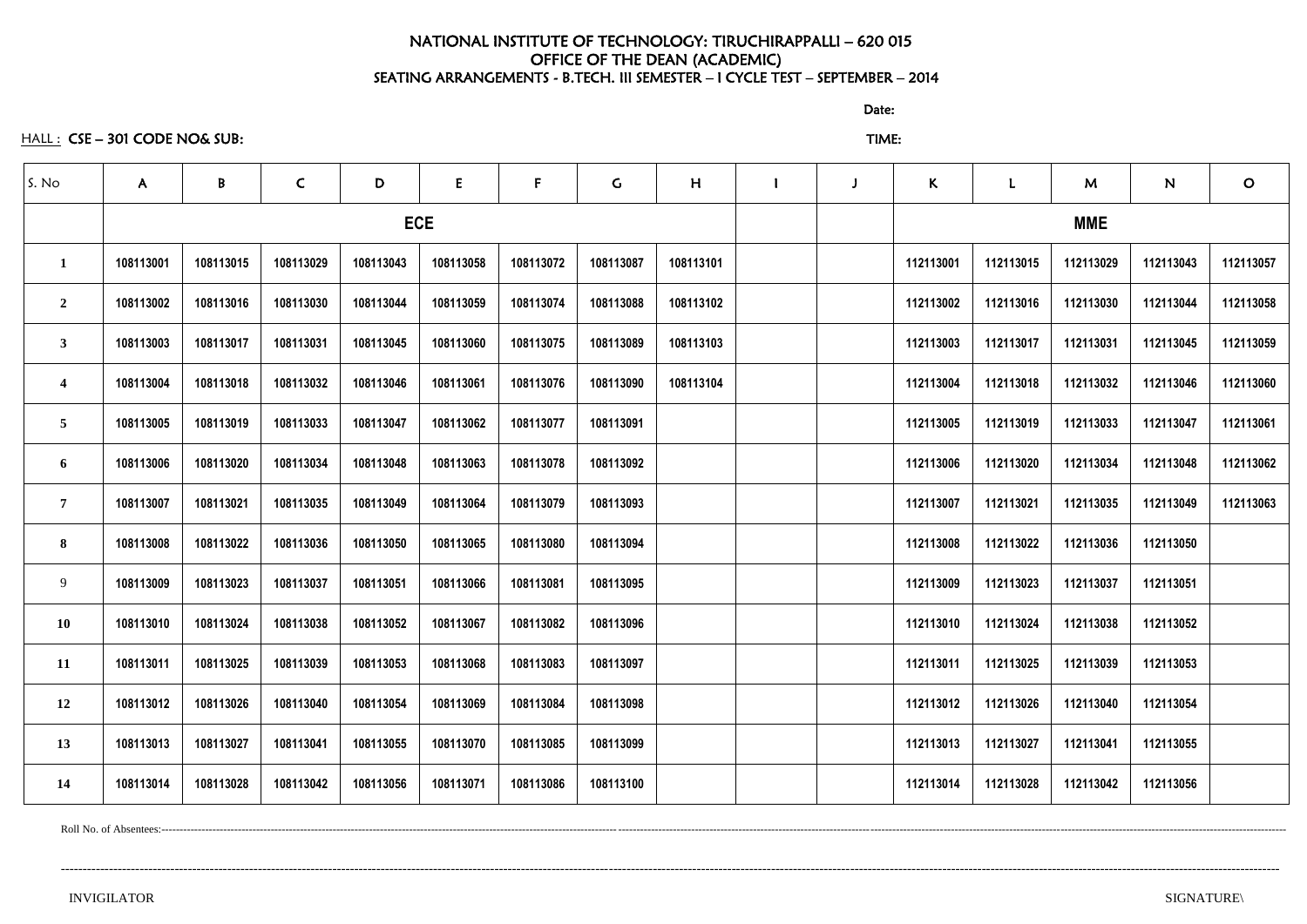### NATIONAL INSTITUTE OF TECHNOLOGY: TIRUCHIRAPPALLI – 620 015

# OFFICE OF THE DEAN (ACADEMIC)

discussion of the contract of the contract of the Date: TIME:

HALL : CSE - 302 CODE NO& SUB:

### SEATING ARRANGEMENTS - B.TECH. III SEMESTER – I CYCLE TEST – SEPTEMBER – 2014

| S. No                   | A | B | $\mathsf{C}$ | D           | E                                                                                 | F | G | H |  | K | L.                                                                                            | M | N.         | O. | P | Q | R. |
|-------------------------|---|---|--------------|-------------|-----------------------------------------------------------------------------------|---|---|---|--|---|-----------------------------------------------------------------------------------------------|---|------------|----|---|---|----|
|                         |   |   |              | <b>MECH</b> |                                                                                   |   |   |   |  |   |                                                                                               |   | <b>CSE</b> |    |   |   |    |
| $\mathbf 1$             |   |   |              |             | 111113001   111113016   111113031   111113047   111113062   111113077   111113092 |   |   |   |  |   | 106113001   106113016   106113031   106113046   106113061   106113076   106113091   106112106 |   |            |    |   |   |    |
| $\overline{2}$          |   |   |              |             | 111113002   111113017   111113032   111113048   111113063   111113078   111113093 |   |   |   |  |   | 106113002   106113017   106113032   106113047   106113062   106113077   106113092             |   |            |    |   |   |    |
| $\mathbf{3}$            |   |   |              |             | 111113003   111113018   111113033   111113049   111113064   111113079   111113094 |   |   |   |  |   | 106113003   106113018   106113033   106113048   106113063   106113078   106113093             |   |            |    |   |   |    |
| $\overline{\mathbf{4}}$ |   |   |              |             | 111113004   111113019   111113034   111113050   111113065   111113080   111113095 |   |   |   |  |   | 106113004   106113019   106113034   106113049   106113064   106113079   106113094             |   |            |    |   |   |    |
| 5                       |   |   |              |             | 111113005   111113020   111113035   111113051   111113066   111113081   111113096 |   |   |   |  |   | 106113005   106113020   106113035   106113050   106113065   106113080   106113095             |   |            |    |   |   |    |
| 6                       |   |   |              |             | 111113006   111113021   111113036   111113052   111113067   111113082   111113097 |   |   |   |  |   | 106113006   106113021   106113036   106113051   106113066   106113081   106113096             |   |            |    |   |   |    |
| $\overline{7}$          |   |   |              |             | 111113007   111113022   111113037   111113053   111113068   111113083   111113098 |   |   |   |  |   | 106113007   106113022   106113037   106113052   106113067   106113082   106113097             |   |            |    |   |   |    |
| 8                       |   |   |              |             | 111113008   111113023   111113038   111113054   111113069   111113084   111113099 |   |   |   |  |   | 106113008   106113023   106113038   106113053   106113068   106113083   106113098             |   |            |    |   |   |    |
| 9                       |   |   |              |             | 111113009   111113024   111113039   111113055   111113070   111113085   111112100 |   |   |   |  |   | 106113009   106113024   106113039   106113054   106113069   106113084   106113099             |   |            |    |   |   |    |
| <b>10</b>               |   |   |              |             | 111113010   111113025   111113040   111113056   111113071   111113086   111112101 |   |   |   |  |   | 106113010   106113025   106113040   106113055   106113070   106113085   106112100             |   |            |    |   |   |    |
| 11                      |   |   |              |             | 111113011   111113026   111113041   111113057   111113072   111113087   111112102 |   |   |   |  |   | 106113011   106113026   106113041   106113056   106113071   106113086   106112101             |   |            |    |   |   |    |
| <b>12</b>               |   |   |              |             | 111113012   111113027   111113042   111113058   111113073   111113088             |   |   |   |  |   | 106113012   106113027   106113042   106113057   106113072   106113087   106112102             |   |            |    |   |   |    |
| 13                      |   |   |              |             | 111113013   111113028   111113044   111113059   111113074   111113089             |   |   |   |  |   | 106113013   106113028   106113043   106113058   106113073   106113088   106112103             |   |            |    |   |   |    |
| 14                      |   |   |              |             | 111113014   111113029   111113045   111113060   111113075   111113090             |   |   |   |  |   | 106113014   106113029   106113044   106113059   106113074   106113089   106112104             |   |            |    |   |   |    |
| 15                      |   |   |              |             | 111113015   111113030   111113046   111113061   111113076   111113091             |   |   |   |  |   | 106113015   106113030   106113045   106113060   106113075   106113090   106112105             |   |            |    |   |   |    |

Roll No. of Absentees:-------------------------------------------------------------------------------------------------------------------------------------------------------------------------------------------------------------------------------------------------------------------------------------------------------------

---------------------------------------------------------------------------------------------------------------------------------------------------------------------------------------------------------------------------------------------------------------------------------

| <b>SIGNATURI</b> |  |
|------------------|--|